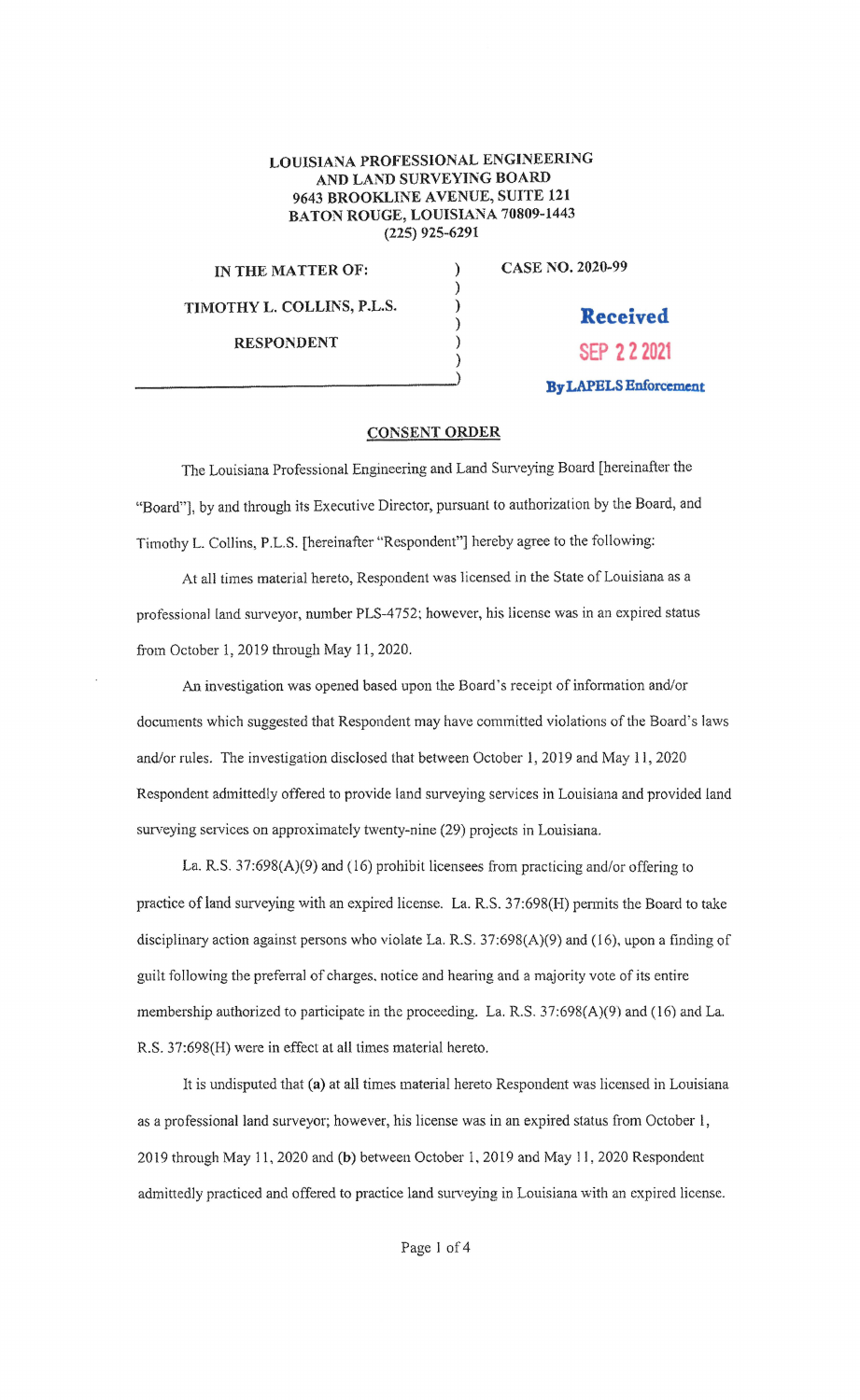By letter dated August 19, 2021 the Board gave notice to Respondent that it was considering the preferral of charges against Respondent on the grounds that Respondent may have violated La. R.S. 37:698(A)(9) and (16), relative to practicing and/or offering to practice land surveying with an expired 1icense.

Wishing to dispense with the need for further disciplinary action and to conclude the instant proceeding without further delay and expense, for the purpose of this proceeding only, Respondent and the Board do hereby enter into this Consent Order, in which Respondent of his own free will consents to the issuance of a Consent Order by the Board, wherein Respondent agrees to **(a)** pay a fine of One Thousand and No/100 (\$1,000.00) Dollars, **(b)** pay administrative costs of Five Hundred Eighty Nine and 07/100 (\$589.07) Do11ars, **(c)** successfully complete the Board's online Louisiana Laws and Rules Quiz, (d) successfully complete the Board's online Louisiana Professionalism and Ethics Quiz and (e) the publication of this Consent Order on the Board's website and a summary of this matter in the Board's official journal~ the *Louisiana Engineer and Surveyor Journal,* and the reporting of this matter to the National Council of Examiners for Engineering and Surveying (NCEES), identifying Respondent by name.

Respondent admits that his conduct as set forth above constitutes violations of the above referenced laws and/or rules as stated herein. Respondent acknowledges awareness of said laws and/or rules and states that he will comply with all applicable lavvs and rules henceforth. Respondent has been advised of his right to an infonnal conference. to be represented by counsel before the Board and/or to appear at any hearing personally or by counsel and present witnesses and evidence in his own behalf, he hereby waives this right and his right to appeal, and he states affirmatively that he has been afforded all administrative remedies due him under the law. Respondent further acknowledges awareness of the fact that the signed original of this Consent Order will remain in the custody of the Board as a public record and will be made available for public inspection and copying upon request.

Therefore, in consideration of the foregoing and by signing this Consent Order, Respondent does hereby waive his right to an informal conference, to a hearing before the Board, to the presenting of evidence and witnesses on his behalf, to Findings of Fact and Conclusions of Law in this case, and to judicial review of this Consent Order.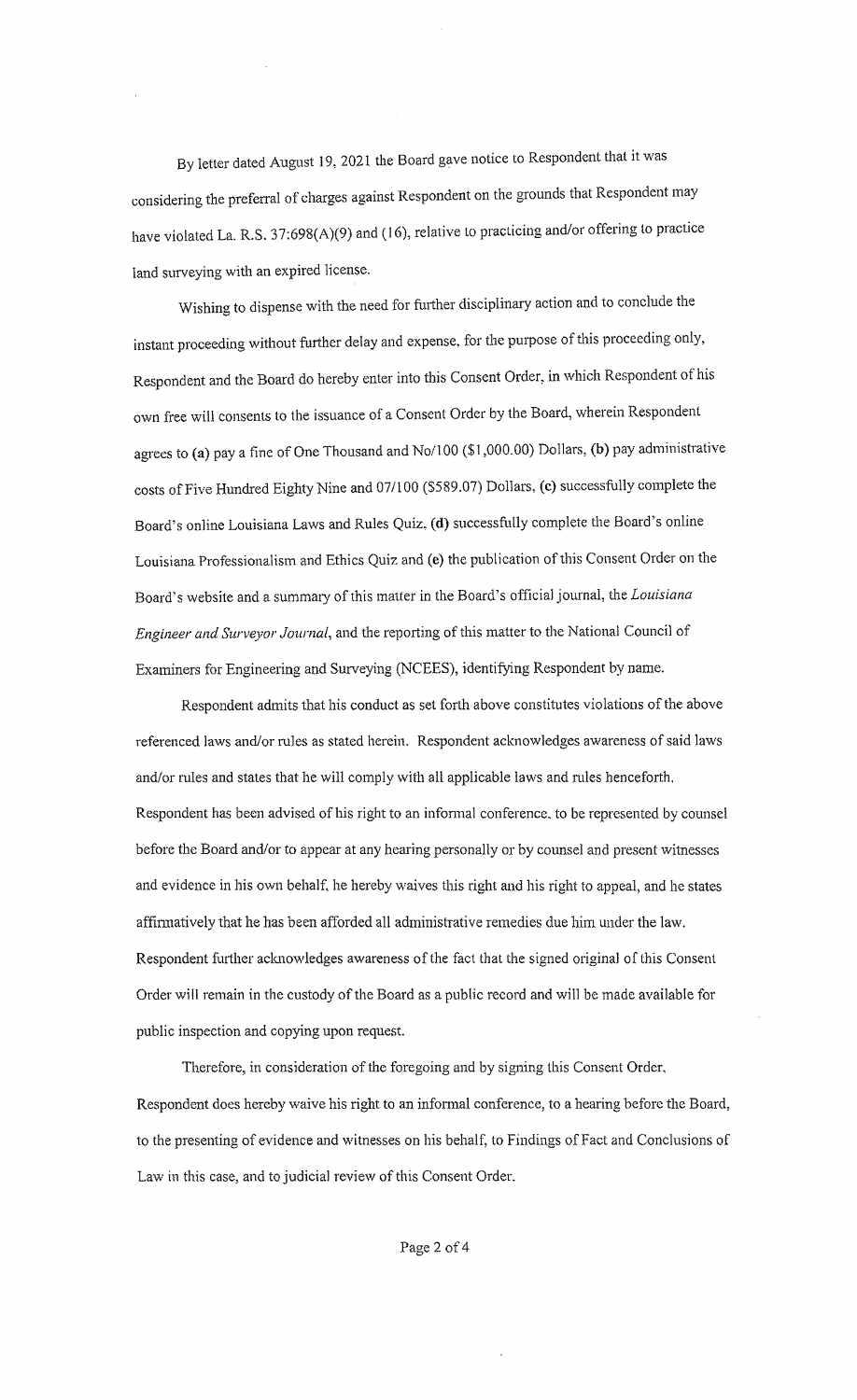Respondent hereby represents that (a) he fully understands the meaning and intent of this Consent Order, including but not limited to its final and binding eftect, (b) he has voluntarily entered into this Consent Order and that no other promise or agreement of any kind has been made to or with him by any person whatsoever to cause the execution of this instrument and (c) the sanctions set forth in this Consent Order do not prevent the Board from taking further disciplinary or enforcement action against Respondent on matters not specifically addressed in this Consent Order.

WHEREFORE, the Louisiana Professional Engineering and Land Surveying Board and Respondent agree that:

1. Respondent shall pay a fine of One Thousand and No/100 (\$1,000.00) Dollars, which shall be tendered to the Board by certified check payable to the Board, due upon the signing of this Consent Order; and

2. Respondent shall pay administrative costs of Five Hundred Eighty Nine and 07/100 (\$589.07) Dollars, which shall be tendered to the Board by certified check payable to the Board, due upon the signing of this Consent Order; and

3. Respondent shall successfully complete the Board's online Louisiana Laws and Rules Quiz with a score of 90% or higher and return it to the Board within sixty (60) days of the effective date of this Consent Order; and

4. Respondent shall successfully complete the Board:s online Louisiana Professionalism and Ethics Quiz with a score of 90% or higher and return it to the Board within sixty (60) days of the effective date of this Consent Order; and

5. This Consent Order shall be published on the Board's website and a summary of this matter shall be printed in the official journal of the Board, the *Louisiana Engineer and Surveyor Journal,* and reported to the National Council of Examiners for Engineering and Surveying (NCEES), identifying Respondent by name; and

6. This Consent Order shall not become effective unless and until it is accepted and signed by and on behalf of the Board. Should the Board not accept and sign this Consent Order, it is agreed that presentation of this matter to the Board shall not prejudice the Board or any of its members, staff, attorneys or representatives from further participation, consideration, or resolution of any further proceedings herein.